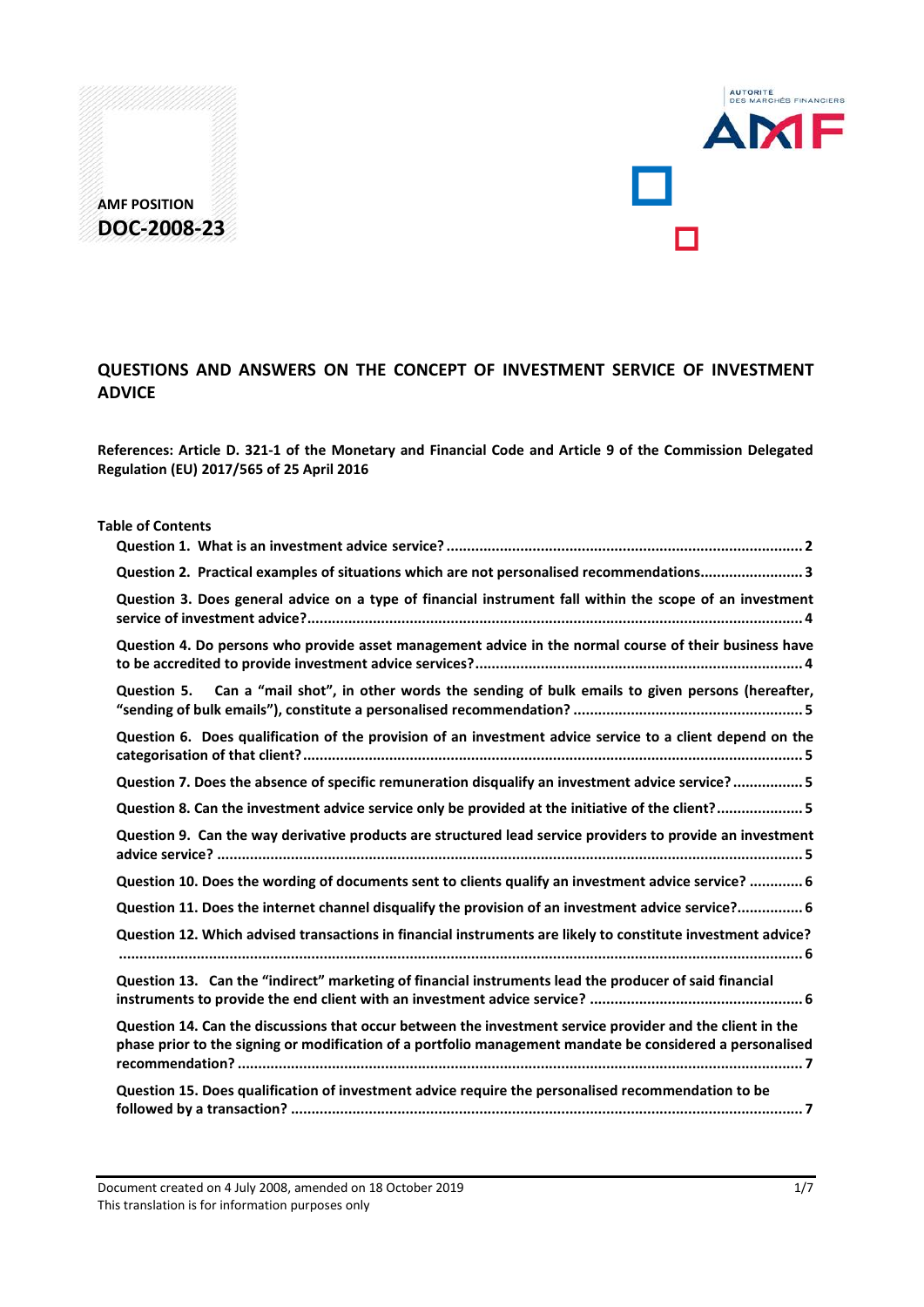

Investment advice is an investment service requiring a status<sup>[1](#page-1-1)</sup> in order to provide it as a regular activity (investment service provider ["ISP"], tied agent, financial investment adviser ["FIA"] or crowdfunding investment adviser  $[$ "CIA"]<sup>[2](#page-1-2)</sup>).

By convention, all these market participants are referred to as "service providers" in this document.

This document discusses the main features of the service of investment advice provided for by MiFID II. However, it does not discuss the boundary between investment advice and the related service of business consulting on capital structuring, industrial strategy, and corporate mergers and acquisitions, clarified in AMF Position DOC-2018- 0[3](#page-1-3).<sup>3</sup> Moreover, the Position does not aim to discuss the obligations arising from the provision of a service of investment advice, [4](#page-1-4) for example when the service provider informs its client that its advice is provided independently.

#### <span id="page-1-0"></span>**Question 1. What is an investment advice service?**

In accordance with Article D. 321-1 of the Monetary and Financial Code and pursuant to MiFID II,<sup>[5](#page-1-5)</sup> investment advice is an investment service defined as the provision of personalised recommendations to a client, either at his request or on the initiative of the firm which provides the advice, on one or more transactions in financial instruments. [6](#page-1-6)

Pursuant to Article 9 of the Commission Delegated Regulation (EU) 2017/565 of 25 April 2016, the scope of the personalised recommendation covers:

- *a) "The purchase, sale, subscription, exchange, reimbursement, holding or underwriting of a particular financial instrument;*
- b) *Exercising or not exercising a right attaching to a particular financial instrument to buy, sell, subscribe to, exchange or redeem a financial instrument.*"

In particular, paragraphs 13, 14 and 15 of the CESR's Questions and Answers state on the concept of advice in accordance with  $MIFID<sup>7</sup>$  $MIFID<sup>7</sup>$  $MIFID<sup>7</sup>$  that:

- The recommendation may be explicit or may result from an opinion or a value judgement on the appropriateness of purchasing, subscribing to or selling a particular financial instrument or exercising the rights attaching thereto;
- A recommendation is not the simple provision of information at the request of the client.

The practical consequence of this is that, whenever the service provider does not guide the client towards an investment decision and therefore does not make a recommendation regarding appropriateness, then it is not providing investment advice.

<span id="page-1-7"></span> $7$  Questions & Answers: Understanding the definition of advice under MiFID, CESR/10-293, published on 19 April 2010. The ESMA succeeded the CESR. Unless otherwise decided by ESMA, it should be considered that this document is still relevant, except for any conflicts with the new framework applicable since 3 January 2018.

<sup>&</sup>lt;sup>1</sup> Subject to the provisions of Articles L. 531-2 and L. 541-1 III of the Monetary and Financial Code.

<span id="page-1-2"></span><span id="page-1-1"></span><sup>&</sup>lt;sup>2</sup> Crowdfunding investment advisers also perform an activity identical to that of investment advice concerning offers of minibons.

<span id="page-1-3"></span><sup>3</sup> Position DOC-2018-03 Non-guaranteed placement, investment advice and business consulting regarding the capital structure, industrial strategy, and corporate mergers and acquisitions.

<span id="page-1-4"></span><sup>4</sup>On this subject, refer in particular to Position DOC-2019-03 and ESMA's Questions and Answers on investor protection under MiFID II/MiFIR (ESMA35-43-349).

<span id="page-1-5"></span><sup>5</sup> Article 4, paragraph 1, point 4) of the Markets in Financial Instruments Directive 2014/65/EU of the European Parliament and of the Council of 15 May 2014.

<span id="page-1-6"></span><sup>6</sup>Or units mentioned in Article L. 229-7 of the Environment Code, in accordance with 5 of Article D. 321-1 of the Monetary and Financial Code. Methodically, in this guide the expression "financial instruments" refers to financial instruments within the meaning of Article L. 211-1 of the Monetary and Financial Code and the units mentioned in Article L. 229-7 of the Environment Code. Advice on structured deposits is subject to Article L. 511-105 of the Monetary and Financial Code and comes within the scope of competence of the ACPR. As a result, advice on structured deposits does not come within the scope of this Position.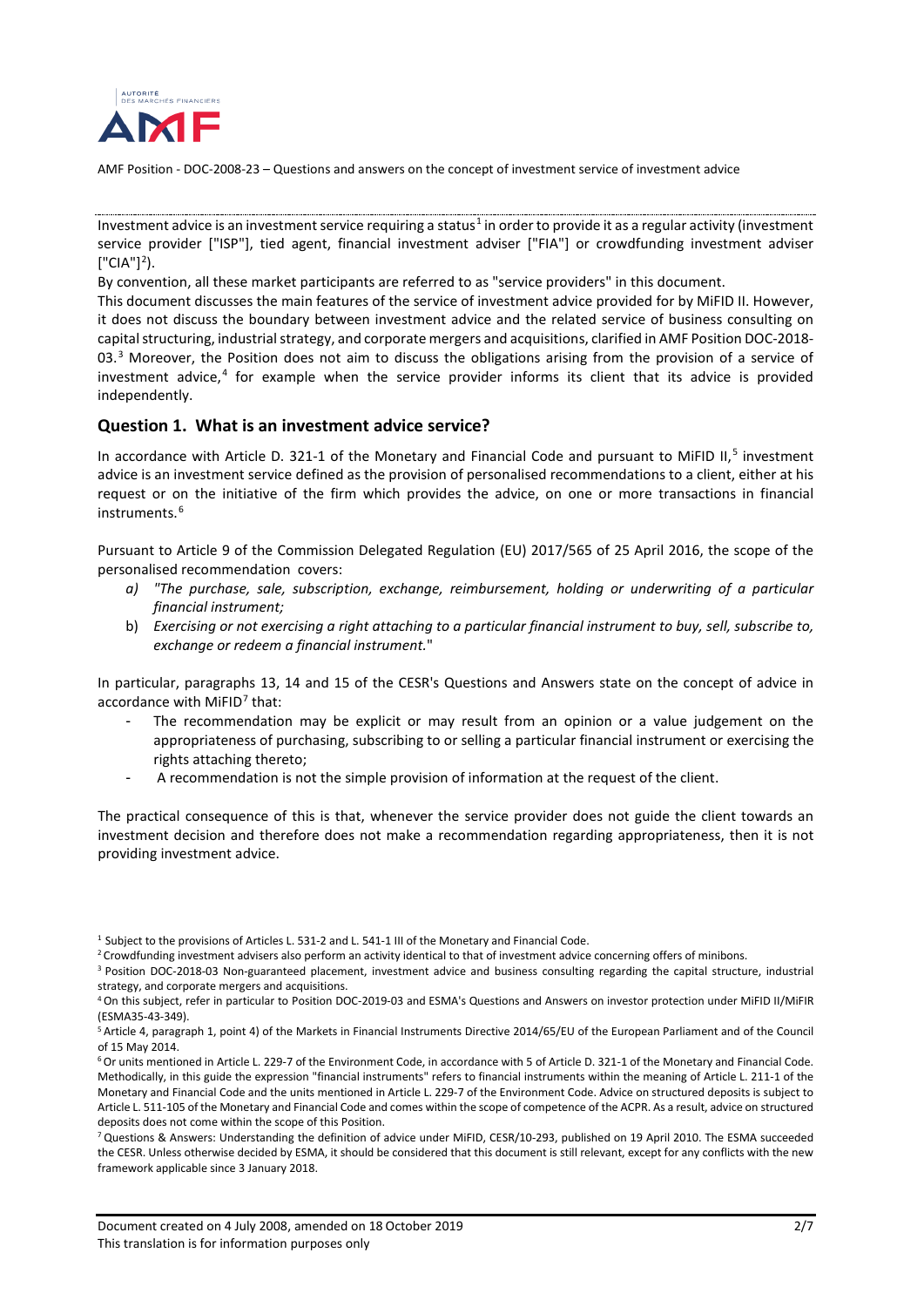

A **"personalised"** recommendation (Article 9 of the Commission Delegated Regulation (EU) 2017/565 of 25 April 2016 ) means a recommendation:

- "*addressed to a person in their capacity as investor or potential investor, or in their capacity as representative of an investor or potential investor*";
- which "*is presented as being adapted for that person or based on an examination of the specific circumstances of that person*". [8](#page-2-1)

These clarifications are intended to distinguish a personalised recommendation, which is investment advice and may only be dispensed after checking that it is suitable for the client's profile, from a general recommendation<sup>[9](#page-2-2)</sup> which is addressed to the public or to a broader group or category of clients or potential clients.

Under no circumstances may these clarifications authorise an investment service provider (ISP) to propose, for example, to a given client that he purchase, subscribe to or exchange a financial instrument based solely on the intrinsic qualities of the product, without verifying that it is suited to the client's investment objectives, financial position, knowledge and experience.

Such behaviour would indeed be contrary to the more general obligation imposed on service providers<sup>[10](#page-2-3)</sup> of acting in an honest, loyal and professional manner serving the interests of the client as well as possible.

Moreover, if it does not have appropriate procedures and instructions, an investment service provider which does not wish to provide advisory services would run the risk that its line personnel might be led to make, implicitly or explicitly, recommendations that could legitimately be considered as personalised by the clients to whom they are directed.

#### <span id="page-2-0"></span>**Question 2. Practical examples of situations which are not personalised recommendations**

Advice given to an issuer, most notably as part of security issuance or merger and acquisition operations, is not a personalised recommendation constituting investment advice, as the issuer is not an "investor", who is alone referred to in Section 2 of Chapter II of MiFID II.

Pursuant to the last paragraph of Article 9 of the Commission Delegated Regulation (EU) 2017/565 of 25 April 2016, recommendations addressed exclusively to the public are not personalised recommendations either. This category includes general recommendations disseminated impersonally in a newspaper, a magazine or any other publication intended for the general public (including via internet) or as part of a television or radio programme. However, using, for example, email correspondence to provide personalised recommendations to a specific person, rather than to send information to the general public "*could be considered as investment advice*"[11](#page-2-4).

The mere act of providing information to the client at his request is not normally in itself investment advice. Practical examples of this include:

- informing the client about how to complete a form;
- passing on information published by companies or announcements;
- merely explaining the risks and potential benefits of one or more given financial instruments; and

<span id="page-2-1"></span><sup>&</sup>lt;sup>8</sup> Regarding the concept of representative, refer to points 88 and 89 of the Questions & Answers: Understanding the definition of advice under MiFID, CESR/10-293, published on 19 April 2010.

<span id="page-2-2"></span><sup>&</sup>lt;sup>9</sup> See Recital 17 of the Commission Delegated Regulation (EU) 2017/565 of 25 April 2016.

<span id="page-2-3"></span><sup>&</sup>lt;sup>10</sup>Pursuant to Article L. 533-11 of the Monetary and Financial Code for ISPs, Article L. 533-22-2-1 of said code for asset management companies, Article L. 541-8-1 of said code for FIAs, and Article L. 547-9 of said code for CIAs.

<span id="page-2-4"></span> $11$  Recital 14 of the Commission Delegated Regulation (EU) 2017/565 of 25 April 2016.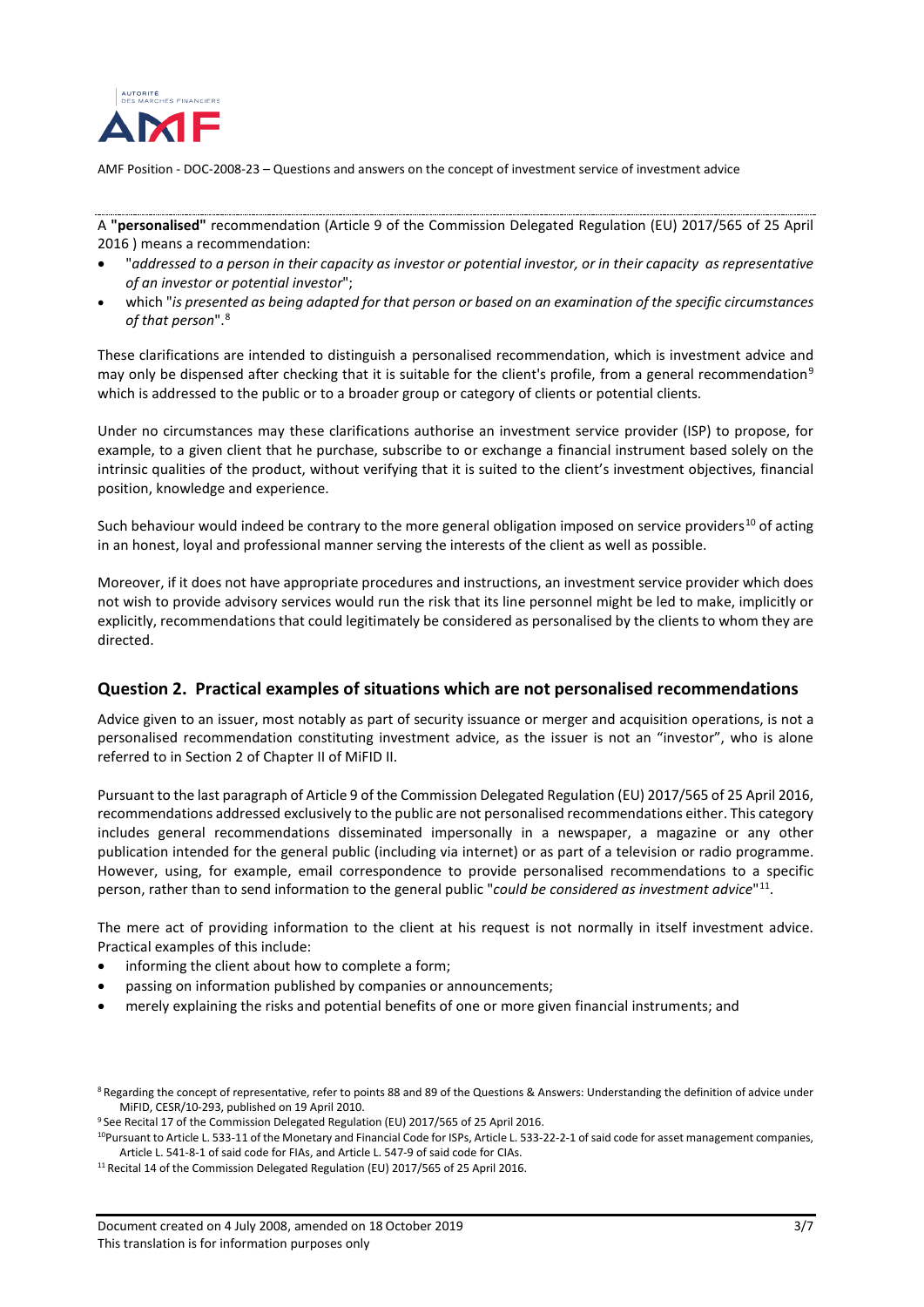

• producing financial instrument performance ranking tables for comparison with published reference indicators.

However, it should be borne in mind that when a person provides a client with selective information,<sup>[12](#page-3-2)</sup> for example by comparing one financial instrument with another and giving an opinion on which of these products is preferable, or when a client has indicated what he expects of the investment and a particular financial instrument is then recommended to him, this could constitute a "personalised" recommendation and thus fall within the scope of investment advice within the meaning of MiFID II.

When a service provider supplies a client, at their request, with the result of investment research, a financial analysis or any other form of general recommendation concerning transactions in financial instruments, this does not constitute a service of investment advice. However, it would be different if the general recommendation were presented as being appropriate for the client.

### <span id="page-3-0"></span>**Question 3. Does general advice on a type of financial instrument fall within the scope of an investment service of investment advice?**

General advice on a type of financial instrument does not constitute investment advice within the meaning of MiFID II,<sup>[13](#page-3-3)</sup> since said directive stipulates that investment advice must be restricted to advice on particular financial instruments.

However, if a service provider gives a client advice on a type of financial instrument that it presents as being appropriate for the client or as being based on an examination of their personal situation, it could be held liable under the provisions of Articles L. 533-11 and L. 533-12 of the Monetary and Financial Code.<sup>[14](#page-3-4)</sup> For example, if the service provider recommends to a client investing in bonds rather than in equities to obtain a regular income, and if it proves in fact that this advice is neither appropriate for this client nor based on an examination of their personal situation, it could be held liable under its obligations to act in an honest, loyal and professional manner serving the interests of the client as well as possible, and under its obligations to provide clients with information that is accurate, clear and non-misleading.

### <span id="page-3-1"></span>**Question 4. Do persons who provide asset management advice in the normal course of their business have to be accredited to provide investment advice services?**

Asset management advice<sup>[15](#page-3-5)</sup> is a generic, non-regulated activity without any legal definition, which those who regard themselves as involved in it generally consider requires dual expertise, serving individuals and legal entities: advice on asset management strategy and advice on investment, financial and real estate strategy.

Investment advice is an investment service defined by the Monetary and Financial Code and the Commission Delegated Regulation (EU) 2017/565 of 25 April 2016; one of its components which distinguish it from asset management advice is its scope, i.e. investment advice must necessarily relate to particular financial instruments. Therefore, an asset management adviser who only recommends an asset strategy or an allocation of assets to his clients without recommending transactions in particular financial instruments would not be considered as providing an investment advice service.

<span id="page-3-3"></span><span id="page-3-2"></span><sup>&</sup>lt;sup>12</sup> Points 16 and 17 of the Questions & Answers: Understanding the definition of advice under MiFID, CESR/10-293, published on 19 April 2010.<br><sup>13</sup> Recital 15 of the Commission Delegated Regulation (EU) 2017/565 of 25 Apr

<span id="page-3-4"></span><sup>&</sup>lt;sup>14</sup> For asset management companies, Article L. 533-22-2-1 of the Monetary and Financial Code, for FIAs, Article L. 541-8-1 of said code, for CIAs, Article L. 547-9 of said code.

<span id="page-3-5"></span><sup>15</sup> Regarding the rules by which financial investment advisers are bound, refer to Question 1.8 of Position-Recommendation DOC-2006-23 (Questions and answers on the rules that apply to financial investment advisers).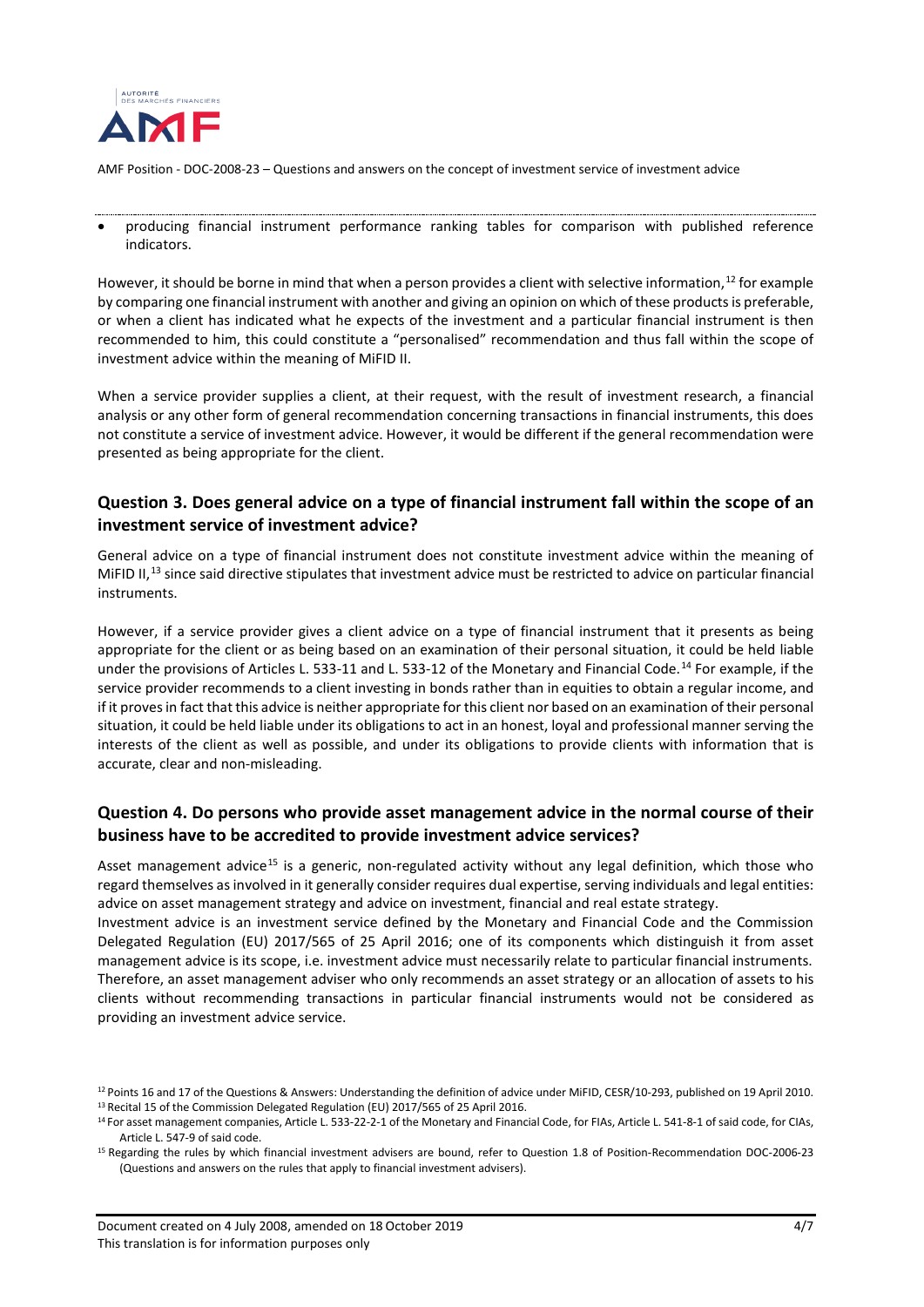

## <span id="page-4-0"></span>**Question 5. Can a "mail shot", in other words the sending of bulk emails to given persons (hereafter, "sending of bulk emails"), constitute a personalised recommendation?**

As stated by the CESR,<sup>[16](#page-4-5)</sup> although mail sent to groups of clients should probably not be likened to investment advice, "*the fact that a recommendation is sent to several clients does not automatically mean that it cannot be deemed to be personalised*".

Accordingly, the sending of bulk emails by securities services to holders of securities to inform them of financial transactions affecting those securities does not constitute a personalised recommendation, provided that the email is not accompanied by any solicitation, recommendation, opinion or value judgement on the appropriateness of the transaction.

However, when the email contains a recommendation that meets the conditions defined in 1 above, the sending of bulk emails constitutes investment advice in the same way as that given in person, by telephone or by letter.<sup>[17](#page-4-6)</sup> In such cases, for sending bulk emails the investment service provider must check beforehand that the proposed product or service is appropriate and suitable in light of the clients' investment knowledge and experience relating to the specific type of financial instrument or service proposed, the clients' financial position, including their ability to bear losses, and their investment objectives, including their risk tolerance.<sup>[18](#page-4-7)</sup>

### <span id="page-4-1"></span>**Question 6. Does qualification of the provision of an investment advice service to a client depend on the categorisation of that client?**

No. The fact that clients are all "professionals" within the meaning of MiFID II, including legal entities, does not disqualify the advice as investment advice. In other words, individuals, i.e. natural persons categorised as "retail" clients, are not the only ones that can benefit from an investment advice service.

### <span id="page-4-2"></span>**Question 7. Does the absence of specific remuneration disqualify an investment advice service?**

The absence of specific remuneration for this service is not sufficient to demonstrate that an investment advice service has not been provided.

### <span id="page-4-3"></span>**Question 8. Can the investment advice service only be provided at the initiative of the client?**

In accordance with Article D. 321-1 of the Monetary and Financial Code, the direction of the relationship – a service provided at the request of the client or at the initiative of the service provider – is not a criterion for qualifying or disqualifying an investment advice service.

### <span id="page-4-4"></span>**Question 9. Can the way derivative products are structured lead service providers to provide an investment advice service?**

<span id="page-4-6"></span><sup>17</sup> Recital 14 of the Commission Delegated Regulation (EU) 2017/565 of 25 April 2016 states that distribution channels such as the internet or email can also be vehicles for personalised recommendations.

<span id="page-4-5"></span><sup>&</sup>lt;sup>16</sup> Point 68 of the Questions & Answers: Understanding the definition of advice under MiFID, CESR/10-293, published on 19 April 2010.

<span id="page-4-7"></span><sup>&</sup>lt;sup>18</sup> In accordance with I of Article L. 533-13 of the Monetary and Financial Code.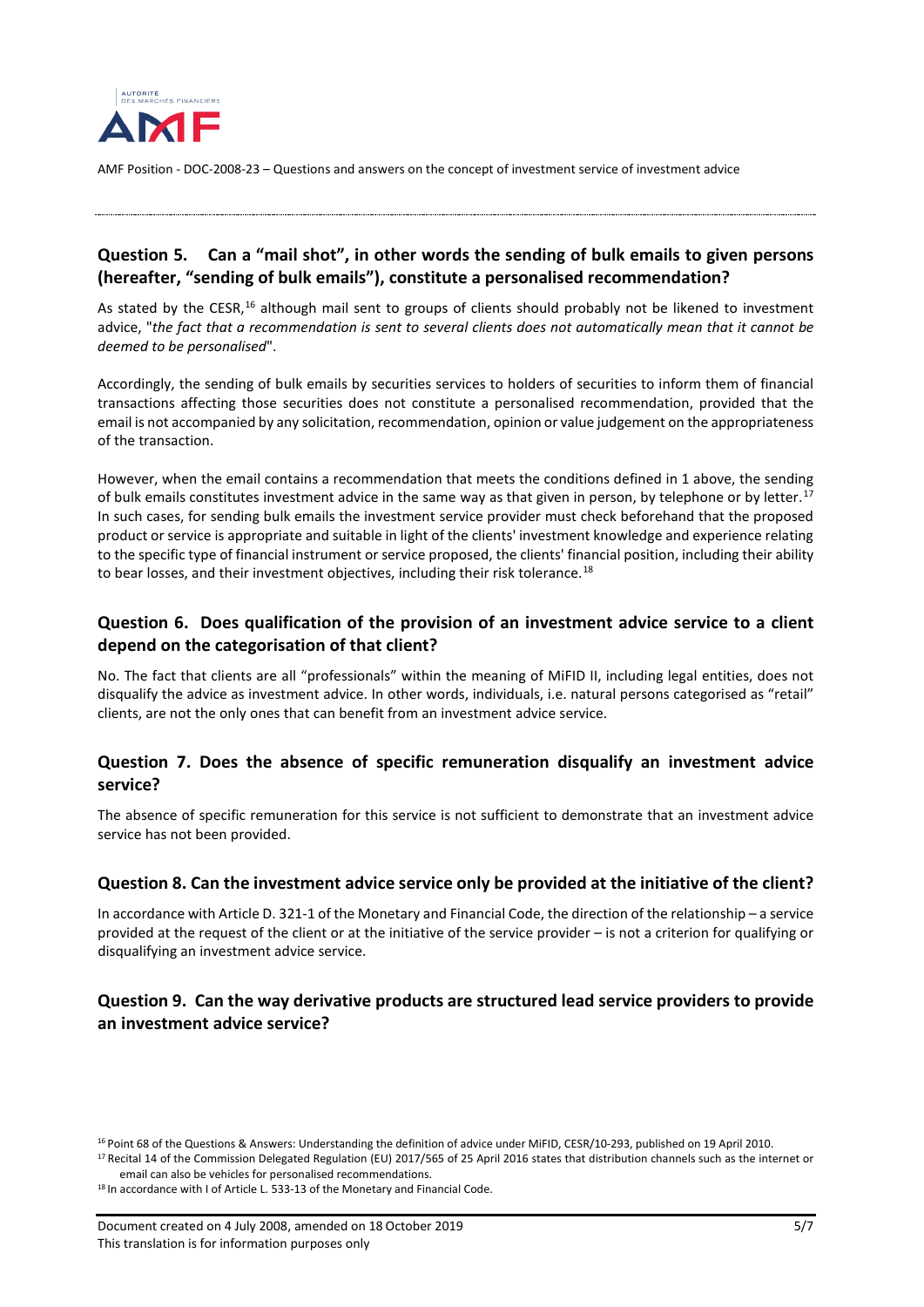

Because sales of "customised" OTC derivatives to clients, particularly professional clients, are performed in a personalised context where the aim is to meet clients' needs as well as possible, such sales are in many cases an investment advice service.

However, when the product is structured by complying exactly with the precise information provided by the professional client regarding the product's characteristics (for example, on the occasion of an invitation to tender), the service of investment advice is not characterised, unless the service provider has expressed an opinion on the product's appropriateness for the client's profile.

### <span id="page-5-0"></span>**Question 10. Does the wording of documents sent to clients qualify an investment advice service?**

The insertion in documents sent to clients, especially marketing material, of specific wording indicating that no advice will be given to them and that the appropriateness of the product proposed to them has not been verified is not sufficient to conclude that an advice service has not been provided. [19](#page-5-4) Such a service is provided if a personalised recommendation is made by the service provider, for example in a telephone conversation with its client.

### <span id="page-5-1"></span>**Question 11. Does the internet channel disqualify the provision of an investment advice service?**

The investment advice service can be provided via an internet site or by email when there is actually a personalised recommendation to an investor or a potential investor regarding particular financial instruments, and when this recommendation is based on the examination of his specific situation or presented as being appropriate for his profile. [20](#page-5-5)

### <span id="page-5-2"></span>**Question 12. Which advised transactions in financial instruments are likely to constitute investment advice?**

The categories of transactions likely to be covered by the definition of a personal recommendation pursuant to Article 9 of the Commission Delegated Regulation (EU) 2017/565 of 25 April 2016 are the purchase, sale, subscription, exchange, redeeming, underwriting or holding of financial instruments or the exercise or nonexercise of a right attaching to a particular financial instrument to buy, sell, subscribe to, exchange or redeem a financial instrument. The term "hold" in the English version of the Delegated Regulation (EU) 2017/565 should be understood in the sense of "keep", so that giving a client a personalised recommendation to keep a financial instrument constitutes an investment advice service. [21](#page-5-6)

# <span id="page-5-3"></span>**Question 13. Can the "indirect" marketing of financial instruments lead the producer of said financial instruments to provide the end client with an investment advice service?**

This is a situation in which a service provider (producer) designs a financial instrument intended to be marketed by another service provider (distributor) to its own clients. In this situation, the producer of the financial instrument marketed by the distributor is not in a direct business relationship with the end clients and is not deemed to have provided them with an advice service, even if it has drafted some of the materials used to market said financial instrument.

<sup>20</sup> Recital 14 of the Commission Delegated Regulation (EU) 2017/565 of 25 April 2016.

<span id="page-5-4"></span><sup>19</sup> See the ESMA-35-43-1163 guidelines of 6 November 2018 on suitability requirements, replicated in Position DOC-2019-03 and ESMA's Questions and Answers on investor protection under MiFID II/MiFIR (ESMA35-43-349).

<span id="page-5-6"></span><span id="page-5-5"></span><sup>&</sup>lt;sup>21</sup> Regarding this point, see also Recital 87 of the Delegated Regulation (EU) 2017/565 of 25 April 2016.